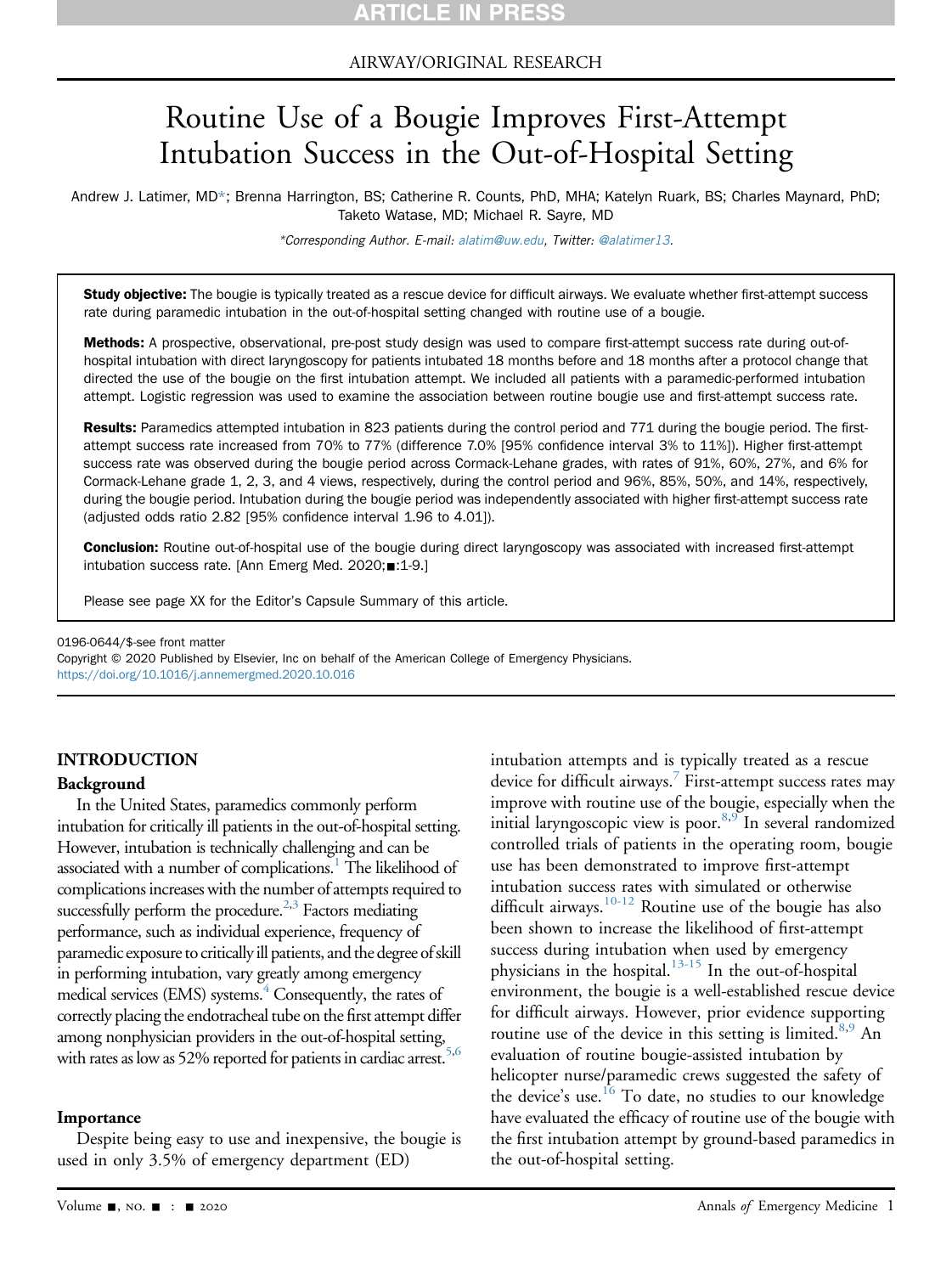# **ARTICLE IN PRES**

#### Bougie Use in Out-of-Hospital Intubation and the set of the set of the set of the latimer et all the set of the set of the set of the set of the set of the set of the set of the set of the set of the set of the set of the

#### Editor's Capsule Summary

What is already known on this topic Paramedics sometimes use the bougie as a rescue device for difficult out-of-hospital intubation, but its effect on routine use is unknown.

#### What question this study addressed

This observational study of nearly 1,600 patients measured the first-attempt intubation success rate and number of attempts before and after a protocol change directing routine use of a bougie.

#### What this study adds to our knowledge

Routine use of a bougie was associated with higher first-attempt success rate and fewer number of attempts across all grades of direct laryngoscopic views.

#### How this is relevant to clinical practice

This article supports the routine use of a bougie for out-of-hospital intubation.

#### Goals of This Investigation

Our study aimed to determine whether there was an association between routine use of a bougie and firstattempt success during intubation performed by paramedics using direct laryngoscopy in the out-of-hospital setting. We hypothesized that routine use of the bougie would lead to higher rates of first-attempt intubation success without significantly changing complication rates.

### MATERIALS AND METHODS

#### Study Design

We performed a prospective, observational, intentionto-treat, pre-post analysis after a policy change. This study was reviewed and approved by the University of Washington institutional review board.

#### Setting

The Seattle Fire Department is the sole provider of EMS in Seattle. The structure of the tiered Seattle Fire Department response has been described previously.<sup>[17](#page-8-3)</sup> All paramedics are proficient in rapid sequence intubation using sedative and neuromuscular blocking agents. They perform intubation with direct laryngoscopy with Macintosh blades. Video laryngoscopy is not used in the system. Seattle Fire Department paramedics perform at least 10 intubations annually. If they are unable to

accomplish this number of intubations in the out-ofhospital setting, they perform it in the operating room to maintain proficiency. Since 2005, the bougie has been available for use as a rescue device for difficult airways and has been used at the discretion of the individual paramedic. Additionally, the Seattle Fire Department serves as the primary clinical site for the paramedic students of the University of Washington Michael K. Copass Paramedic Training Program. A cohort of paramedic students performs intubation between December and June of each year under the close supervision of the paramedics.

#### Selection of Participants

All patients with attempts at advanced airway management by paramedics in Seattle between July 1, 2015, and September 30, 2018, were included in our study. The study period included the 18 months before the implementation of the bougie protocol, referred to as the "control period," and the 18 months after the 3-month training period, referred to as the "bougie period." Cases were excluded by the following criteria: patient younger than 16 years, use of a supraglottic device or cricothyrotomy without laryngoscopy, or initial intubation attempt by a paramedic student. Paramedic student intubations were excluded because the 2 study periods overlapped with 3 different paramedic training classes of differing sizes asymmetrically, resulting in variable exposure of the students to intubation. The characteristics of patients and intubation attempts when the initial attempt was by a paramedic student are shown in Table E1 (available online at <http://www.annemergmed.com>). All individual paramedics who performed at least one intubation attempt during one of the study periods were included.

#### Interventions

Beginning January 1, 2017, paramedics were instructed to use the bougie for the first attempt of intubation for all cases, regardless of perceived airway difficulty. Use of the bougie on the first attempt was promoted for both rapid sequence intubation and intubation without medications for patients in cardiac arrest. This revised airway management protocol was implemented during 3 months to ensure that in-person didactic and skills education sessions on the use of the bougie could be completed with all active paramedics. Regular reminders to the paramedics to use the bougie on all intubation attempts were given throughout the study period by e-mail and during monthly staff meetings.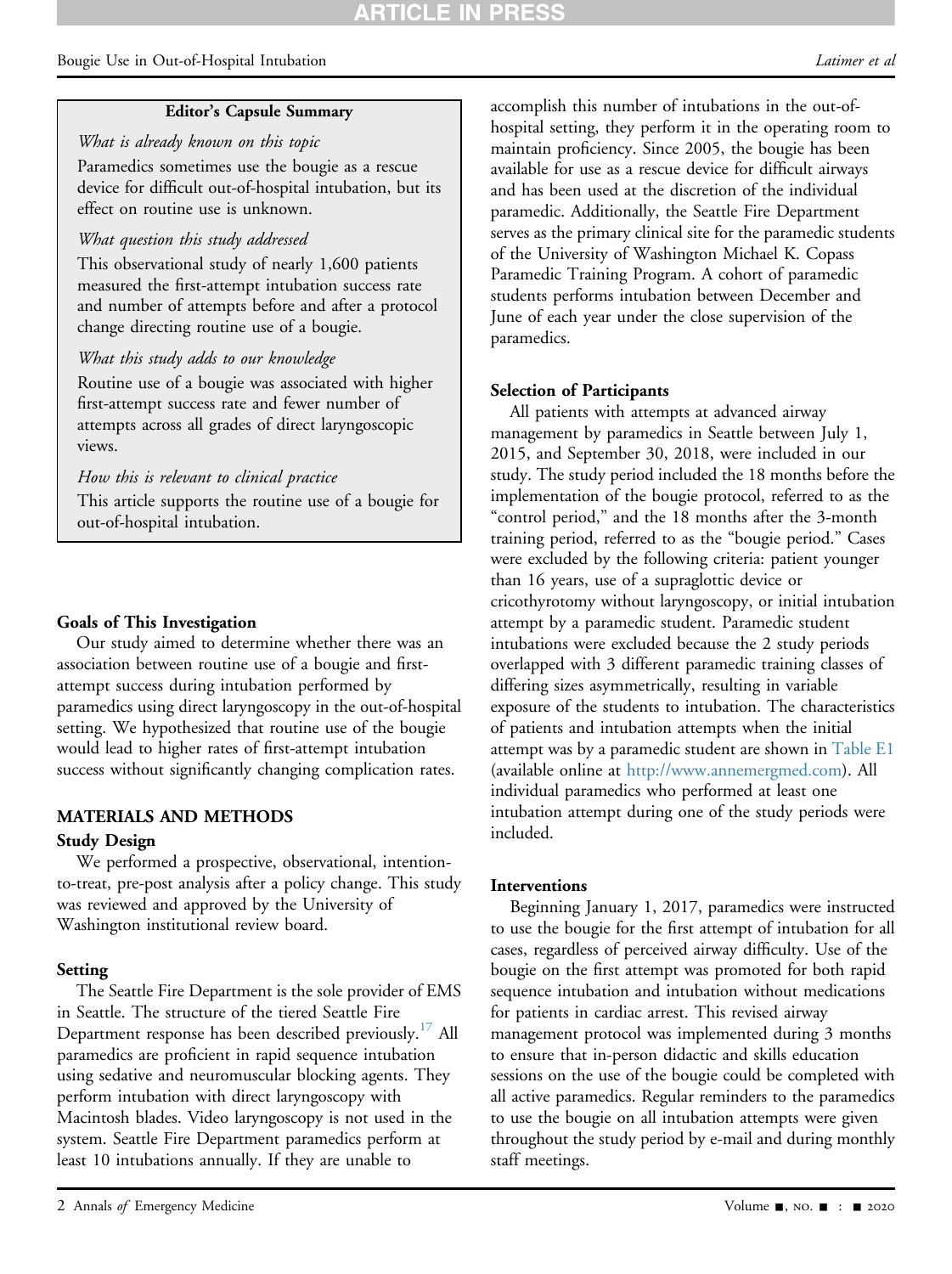# **RTICLE IN PRESS**

#### Methods of Measurement

The quality improvement staff maintains a prospectively collected, out-of-hospital airway management registry. Shortly after clinical encounters, paramedics complete a digital airway survey using Research Electronic Data Capture tools hosted at the Institute of Translational Health Sciences at the University of Washington (Figure E1, available online at [http://www.annemergmed.](http://www.annemergmed.com) [com](http://www.annemergmed.com)).<sup>18</sup> ECG, end tidal carbon dioxide ( $ETCO<sub>2</sub>$ ) capnography, pulse oximetry  $(Spo<sub>2</sub>)$ , and audio recordings were captured throughout intubation attempts by LIFEPAK 15 manual defibrillators (Stryker/Physio-Control, Redmond, WA). Paramedics were trained to verbally identify treatments as they were being delivered, such as drug doses, adjuncts used, and the beginning and end of intubation attempts. A team of highly experienced abstractors reviewed the audio and monitor waveform recordings and adjudicated differences with the paramediccompleted airway survey to maintain consistent, accurate, and complete data in the airway registry.

Variables collected in the airway registry included individual paramedic performing each intubation attempt, patient demographic data, indications for intubation, medications given, adjuncts used on each attempt, and the best Cormack-Lehane grade view for each attempt.<sup>[19](#page-8-5)</sup> Rapid sequence intubation was defined as a patient with spontaneous circulation who received an intubation attempt after sedation and neuromuscular blocking agents

Latimer et al **Bougie** Use in Out-of-Hospital Intubation

had been given. Ongoing cardiopulmonary resuscitation (CPR) was defined as a patient who received the intubation attempt while he or she was pulseless and who received chest compressions during the attempt. Patients who received neuromuscular blocking agents with ongoing CPR were included in the ongoing CPR group. The final airway device used was noted, whether an endotracheal tube, i-gel supraglottic device (Intersurgical Ltd, Berkshire, UK), surgical cricothyrotomy, or bag-valve-mask ventilation. The number of attempts before successful device placement was recorded, with an attempt defined as the laryngoscope blade's passing the teeth. Barriers to successful intubation, as perceived by the intubating paramedic, were also collected. Finally, the reviewers recorded complications such as unrecognized esophageal intubation or hypoxia. The airway registry defines hypoxia as any oxygen saturation reading of less than 90% between the initial intubation attempt and 2 minutes postplacement of the tracheal tube or rescue airway device. An unrecognized esophageal tube placement was defined as an endotracheal tube placed in the esophagus for at least 5 minutes before removal. These cases were identified in the field by paramedics or on review of the  $ETCO<sub>2</sub>$  waveform and audio download by quality improvement staff.

#### Outcome Measures

The primary outcome was first-attempt intubation success, which was defined as successful placement of the

<span id="page-2-0"></span>

Figure 1. Flow of patients through the study. ETI, Intubation; SFD, Seattle Fire Department; LMA, laryngeal mask airway.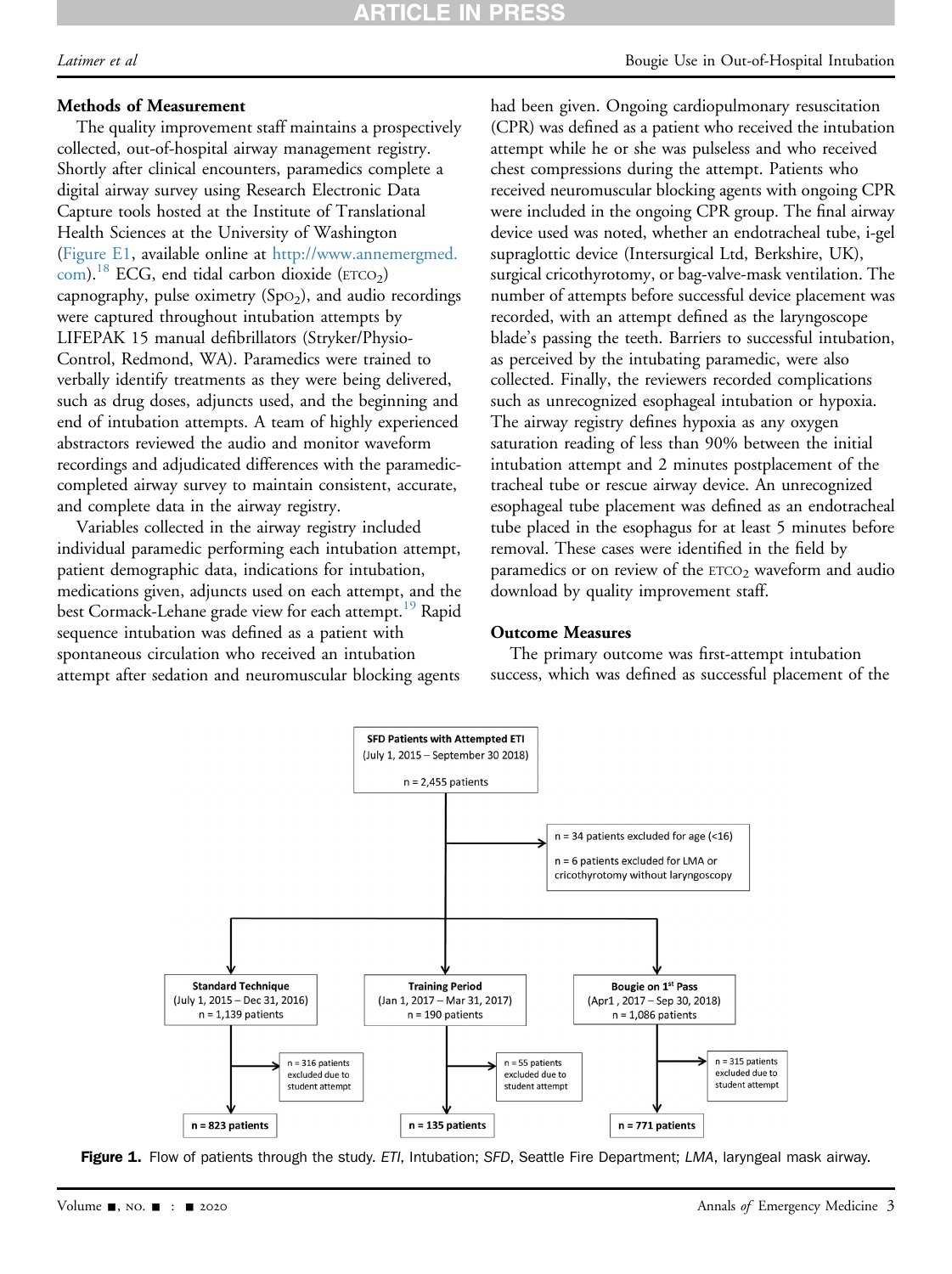## RTICLE IN

### Bougie Use in Out-of-Hospital Intubation and the set of the set of the set of the latitude of the Latimer et al

endotracheal tube in the trachea on the first laryngoscopy attempt. A laryngoscopy attempt was defined as the laryngoscope blade's passing the teeth regardless of whether the placement of an endotracheal tube or bougie was also attempted. Secondary outcome measures included the overall number of attempts required for successful intubation and the presence of hypoxia during the intubation attempt.

#### Primary Data Analysis

Point estimates and 95% confidence intervals (CIs) were reported when determined to be appropriate. We used logistic regression to examine the association between first-pass success and important covariates, including Cormack-Lehane grade 1 view, flat position, male sex, age in years, trauma associated with the event, whether the patient was receiving chest compressions during the first attempt, and study period. We report odds ratios and 95% CIs. Standard errors of the regression coefficient were adjusted for potential correlated error caused by repeated measurements for paramedics with the Huber-White sandwich estimator. We assessed model fit with the Hosmer-Lemeshow statistic. SPSS (version 19.0; IBM Corp, Armonk, NY) and Stata (version 16.1; StataCorp, College Station, TX) software packages were used for statistical analysis.

#### RESULTS

#### Characteristics of Study Subjects

Between July 1, 2015, and September 30, 2018, 2,455 patients received an intubation attempt by paramedics or paramedic students. After exclusionary criteria were applied, 823 patients received an intubation attempt by a paramedic in the 18-month control period (July 1, 2015, through December 31, 2016) and 771 patients during the 18-month bougie period (April 1, 2017, through September 30, 2018) ([Figure 1\)](#page-2-0).

During the control period, 8.9% of patients had intubation attempted with a bougie on the first attempt compared with 81.3% of patients in the bougie period ([Table 1\)](#page-3-0). The majority in all study periods were male patients (67.9% versus 62.9%), and the most common indication for intubation was cardiac arrest. The mean age of the patients was similar for both cohorts. During the study period, 74 paramedics in the control period and 69 in the bougie period performed at least one intubation attempt included in our analysis. The median number of attempts per paramedic was 16 (interquartile range 7 to 21) and 15 (interquartile range 11 to 20) between periods, respectively. A total of 82 paramedics performed at least 1 intubation attempt during 1 of the

4 Annals of Emergency Medicine Contract Contract Contract Contract Contract Contract Contract Contract Contract Contract Contract Oriental Annual System of the 2020

| Parameter                                      | <b>Control Period,</b><br>$n = 823$<br>(Jul 2015–<br>Dec 2016) | <b>Bougie Period,</b><br>n=771<br>(Apr 2017-<br>Sep 2018) |
|------------------------------------------------|----------------------------------------------------------------|-----------------------------------------------------------|
| Age, mean (SD), y                              | 55.8 (20.1)                                                    | 57.4 (19.6)                                               |
| Male sex                                       | 559 (67.9)                                                     | 485 (62.9)                                                |
| <b>Indication</b>                              |                                                                |                                                           |
| Medical, RSI                                   | 333 (40.5)                                                     | 279 (36.2)                                                |
| Medical, ongoing CPR                           | 335 (40.7)                                                     | 378 (49.0)                                                |
| Trauma, RSI                                    | 127 (15.4)                                                     | 84 (10.9)                                                 |
| Trauma, ongoing CPR                            | 28(3.4)                                                        | 30(3.9)                                                   |
| Final result of the intubation                 |                                                                |                                                           |
| attempt                                        |                                                                |                                                           |
| Endotracheal tube                              | 806 (97.9)                                                     | 753 (97.7)                                                |
| i-gel Laryngeal mask airway                    | 13(1.6)                                                        | 15(1.9)                                                   |
| Cricothyrotomy                                 | 2(0.2)                                                         | 1(0.1)                                                    |
| Bag-valve-mask ventilation                     | 1(0.1)                                                         | 2(0.3)                                                    |
| Unknown                                        | 1(0.1)                                                         | 0                                                         |
| Intubation characteristics                     |                                                                |                                                           |
| Positioning (head elevated)                    | 147 (17.9)                                                     | 166 (21.5)                                                |
| Bougie used on first attempt                   | 73 (8.9)                                                       | 627 (81.3)                                                |
| Cormack-Lehane grade                           |                                                                |                                                           |
| laryngoscopic view*                            |                                                                |                                                           |
| <b>RSI</b>                                     |                                                                |                                                           |
| 1                                              | 311 (67.8)                                                     | 209 (57.6)                                                |
| $\overline{2}$                                 | 62 (13.5)                                                      | 81 (22.3)                                                 |
| 3                                              | 72 (15.7)                                                      | 60 (16.5)                                                 |
| 4                                              | 14(3.1)                                                        | 13(3.6)                                                   |
| <b>Ongoing CPR*</b>                            |                                                                |                                                           |
| $\mathbf{1}$                                   | 191 (53.4)                                                     | 151 (37.2)                                                |
| $\overline{2}$                                 | 47 (13.1)                                                      | 82 (20.2)                                                 |
| 3                                              | 82 (22.9)                                                      | 130 (32.0)                                                |
| $\overline{4}$                                 | 38 (10.6)                                                      | 43 (10.6)                                                 |
| <b>Paramedic intubation</b><br>exposure        |                                                                |                                                           |
|                                                |                                                                |                                                           |
| No. of paramedics with $\geq$ 1<br>ETI attempt | 74                                                             | 69                                                        |
| Median ETI attempts per<br>provider (IQR)      | $16(7-21)$                                                     | $15(11-20)$                                               |

<span id="page-3-0"></span>RSI, Rapid sequence intubation; IQR, interquartile range.

Data are presented as No. (%) unless otherwise indicated.

<span id="page-3-1"></span>\*Six cases had a missing Cormack-Lehane grade view in the control period. Two cases had a missing Cormack-Lehane grade view in the bougie period, and both had firstattempt success.

study periods. The variation of out-of-hospital intubation encounters by paramedic during the study period is shown in Figure E2 (available online at [http://](http://www.annemergmed.com) [www.annemergmed.com](http://www.annemergmed.com)).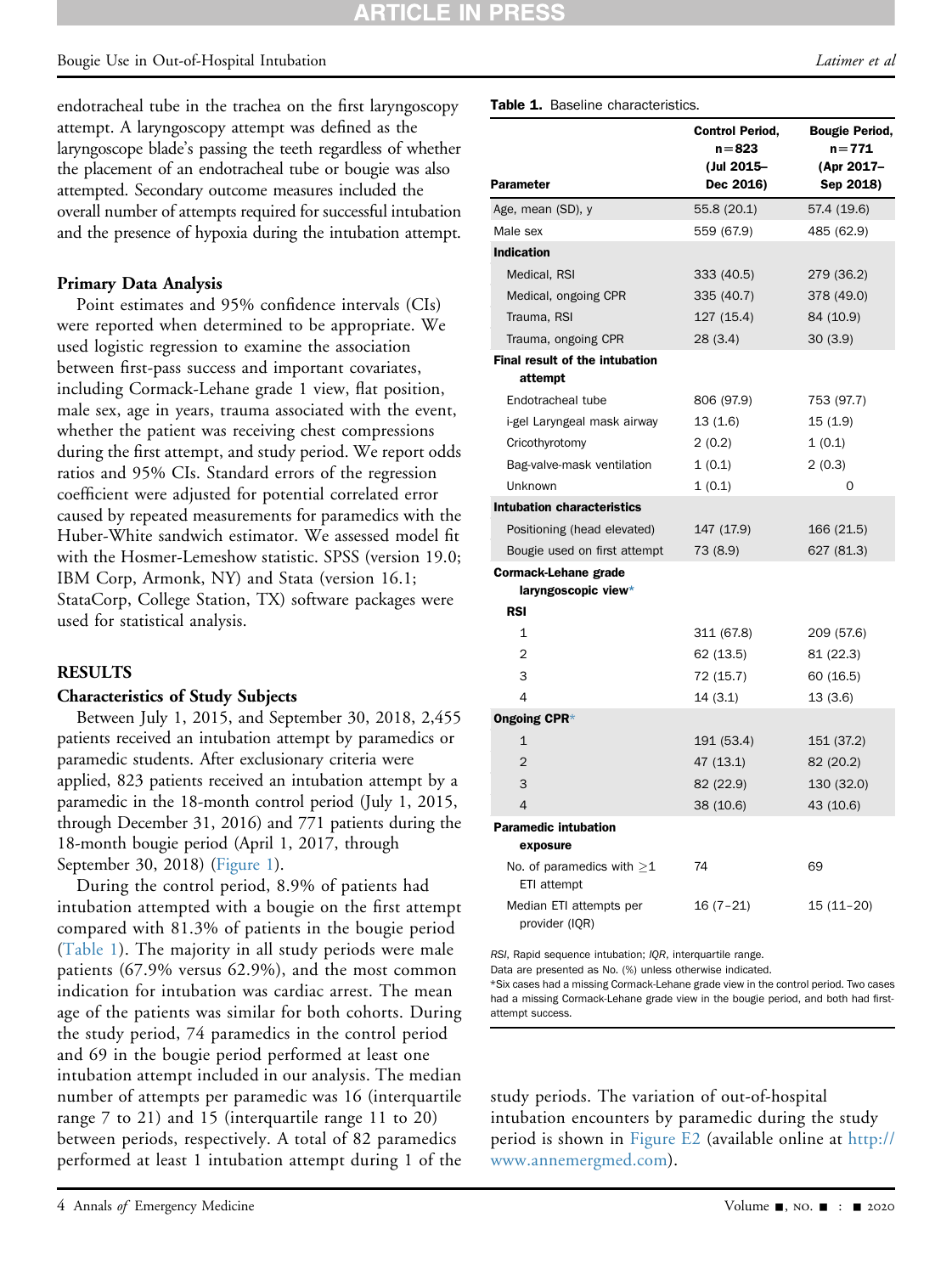### Main Results

The first-attempt success rate increased between the control and bougie periods from 70% to 77% (difference 7.0% [95% CI 3% to 11%]). Higher first-attempt success was observed during the bougie period across all Cormack-Lehane grades, with rates of 91%, 60%, 27%, and 6% for Cormack-Lehane grade 1, 2, 3, and 4 views, respectively, during the control period and 96%, 85%, 50%, and 14%, respectively, during the bougie period [\(Table 2](#page-4-0)). Firstattempt success was higher in the bougie period compared with the control period, with similar effect sizes across Cormack-Lehane grades when patients were in cardiac arrest and receiving chest compressions during the intubation attempt and when rapid sequence intubation was performed [\(Figure 2](#page-5-0)). The mean number of attempts required for successful intubation decreased during the study period from 1.4 attempts per patient during the control period to 1.3 during the bougie period (difference –0.10 attempts [95% CI –0.03 to –0.17]) ([Table 2\)](#page-4-0).

Compliance with the protocol was 81.3% in the bougie period. However, the case mix changed over time [\(Figure 3\)](#page-6-0). Patients were more likely to be in cardiac arrest during the initial intubation attempt in the bougie period  $(n=408, \text{ or } 52.9\%)$  versus the control period  $(n=363, \text{ or } 52.9\%)$ 44.1%). Logistic regression controlling for factors documented in [Table 3](#page-6-1) demonstrated lower first-attempt success when intubation occurred during ongoing cardiac arrest and with increasing patient age. This analysis

<span id="page-4-0"></span>

|  |  |  | Table 2. Intubation attempts and first-attempt success. |  |
|--|--|--|---------------------------------------------------------|--|
|--|--|--|---------------------------------------------------------|--|

demonstrated higher first-attempt success when a Cormack-Lehane grade 1 view was present, with flat patient positioning, and when the intubation occurred during the bougie period. The bougie period was independently associated with higher first-attempt success (adjusted odds ratio 2.82 [95% CI 1.96 to 4.01]).

Postincident audio and monitor waveform recordings demonstrated that hypoxia at any point during rapid sequence intubation, as previously defined, declined between the control period and the bougie period (29.8% versus 19.0%; difference –10.8% [95% CI –18.0% to –4.9%]) ([Table 4](#page-7-9)). There were 3 unrecognized esophageal endotracheal tube placements in the control period and 2 in the bougie period. Four patients in both the control and bougie periods had a new cardiac arrest within 10 minutes of the intubation attempt.

#### LIMITATIONS

Our study has limitations. Although data were collected prospectively, our study design was an observational, prepost analysis after an intervention. The results may be confounded by the ongoing quality improvement efforts focused on out-of-hospital airway management within the Seattle Fire Department, which include regular education on airway management best practices and continuous feedback with individual paramedics regarding challenging cases. The system currently does not use Miller blades or

| Parameter                         | Control Period ( $n = 823$ ) | Bougie Period $(n=771)$ | Difference (95% CI)    |
|-----------------------------------|------------------------------|-------------------------|------------------------|
| Overall                           |                              |                         |                        |
| Mean ETI attempts (SD)            | 1.4(0.7)                     | 1.3(0.7)                | $0.10$ (0.03 to 0.17)  |
| First-attempt success, % (95% CI) | 70 (66 to 73)                | 77 (74 to 80)           | 7 (3 to 11)            |
| Cormack-Lehane airway grade*      |                              |                         |                        |
| 1 (Full view)                     |                              |                         |                        |
| Mean ETI attempts (SD)            | 1.1(0.4)                     | 1.0(0.3)                | $0.10$ (0.05 to 0.15)  |
| First-attempt success, % (95% CI) | 91 (89 to 94)                | 96 (94 to 98)           | 5(2 to 8)              |
| 2 (posterior cartilage)           |                              |                         |                        |
| Mean ETI attempts (SD)            | 1.5(0.8)                     | 1.2(0.4)                | $0.30$ (0.15 to 0.45)  |
| First-attempt success, % (95% CI) | 60 (50 to 69)                | 85 (80 to 91)           | 25 (15 to 36)          |
| 3 (epiglottis only)               |                              |                         |                        |
| Mean ETI attempts (SD)            | 2.0(1.0)                     | 1.7(0.9)                | $0.30$ (0.15 to 0.50)  |
| First-attempt success, % (95% CI) | 27 (20 to 34)                | 50 (43 to 57)           | 23 (13 to 33)          |
| 4 (no laryngeal structures)       |                              |                         |                        |
| Mean ETI attempts (SD)            | 2.3(0.7)                     | 2.2(0.9)                | $0.10$ (-0.26 to 0.46) |
| First-attempt success, % (95% CI) | 6 (0 to 12)                  | 14 (5 to 24)            | $8(-4 \text{ to } 21)$ |
|                                   |                              |                         |                        |

<span id="page-4-1"></span>\*Six cases had a missing Cormack-Lehane grade view in the control period, of which 5 had first-attempt success. Two cases had a missing Cormack-Lehane grade view in the bougie period, and both had first-attempt success.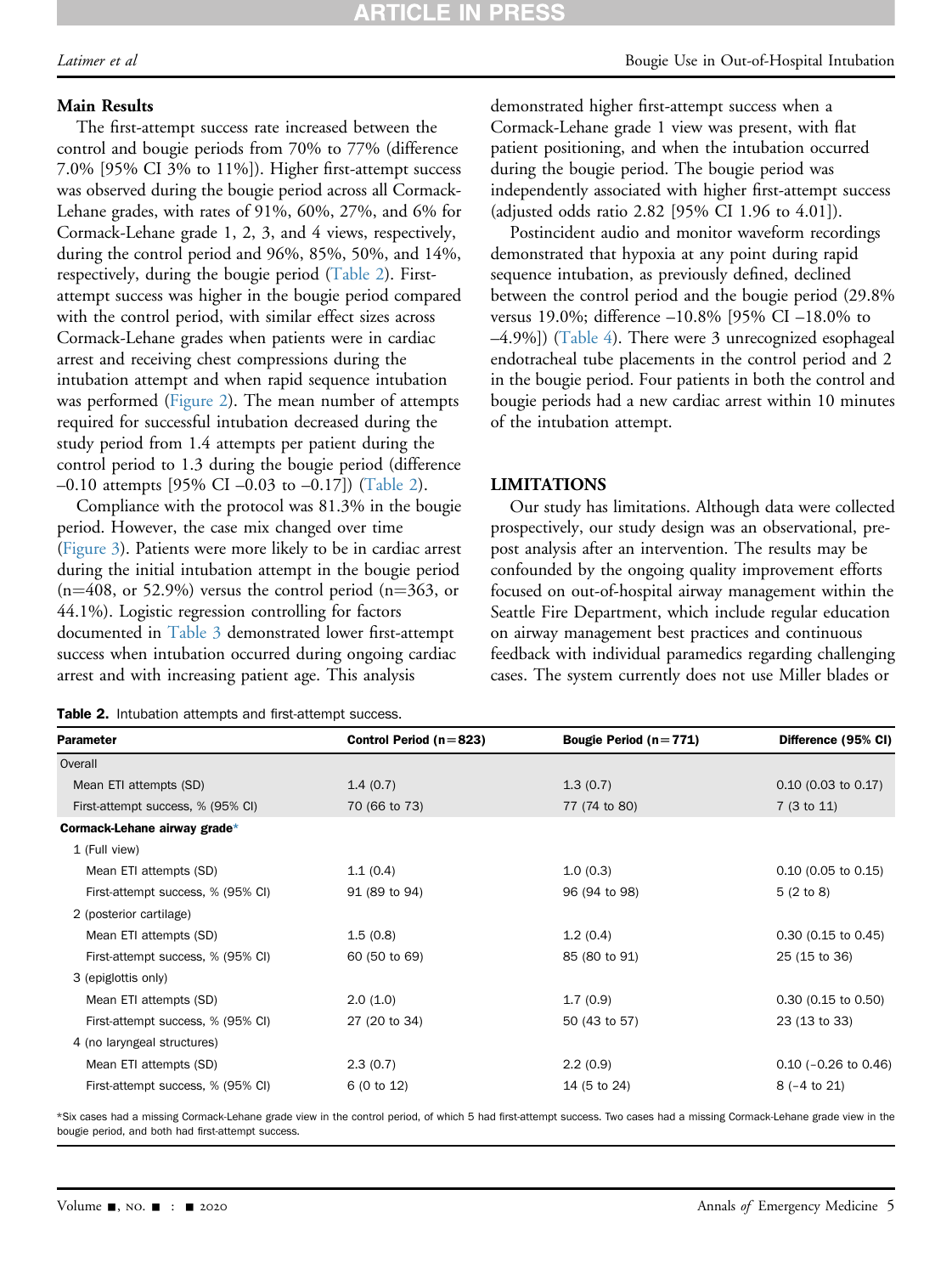<span id="page-5-0"></span>

Figure 2. Initial Cormack-Lehane grade versus first-attempt success rate.

video laryngoscopy. Reporting on the Cormack-Lehane grade view was not independently verifiable. However, the distribution of Cormack-Lehane grade views in patients undergoing rapid sequence intubation and those receiving chest compressions during the intubation attempt was similar to that reported in an anesthesiologist-staffed helicopter EMS program. $^{20}$  We could not consistently measure intubation attempt duration. Measurement of hypoxia was missing in 18% of the patients. Finally, the full influence of routine bougie use may not have been assessed accurately because there was an 81.3% adherence to the airway management protocol during the bougie period.

These limitations are balanced by the study strengths. Our ability to review audio and waveform downloads enabled us to independently verify the number of attempts, devices used, oxygen saturation plethysmography, and other measures related to each attempt. The resulting airway registry data are of high fidelity, with limited self-reporting bias. To our knowledge, our study represents the largest evaluation of routine bougie use to date in the out-of-hospital setting.

#### DISCUSSION

Our study demonstrated that in a mature EMS system with paramedics who regularly perform intubation by

direct laryngoscopy, routine use of the bougie was associated with higher first-attempt intubation success and a reduction in the overall number of attempts to achieve successful endotracheal tube placement. The effect size of this improvement was most pronounced in Cormack-Lehane grade 2 and 3 airways, but improvements were also demonstrated in Cormack-Lehane grade 1 airways. The bougie may offer an advantage in patients with Cormack-Lehane grade 1 airways with smaller oral anatomy in which the endotracheal tube may otherwise obstruct a clear view of the glottic opening. Routine use of the bougie for every intubation attempt may also improve providers' skill in manipulating the device, as well as their understanding of tactile feedback with correct placement, such as the click of tracheal rings and the holdup sign.<sup>[21](#page-8-7)</sup> Using the bougie for Cormack-Lehane grade 1 airways may foster these skills and improve success when a challenging Cormack-Lehane view is encountered on a subsequent patient.

Our results challenge the traditional out-of-hospital teaching in the United States, which maintains that the bougie should be used as a rescue device or when a good laryngoscopic view cannot be obtained. The guidelines on out-of-hospital anesthesia published by the Association of Anaesthetists of Great Britain and Ireland recommend the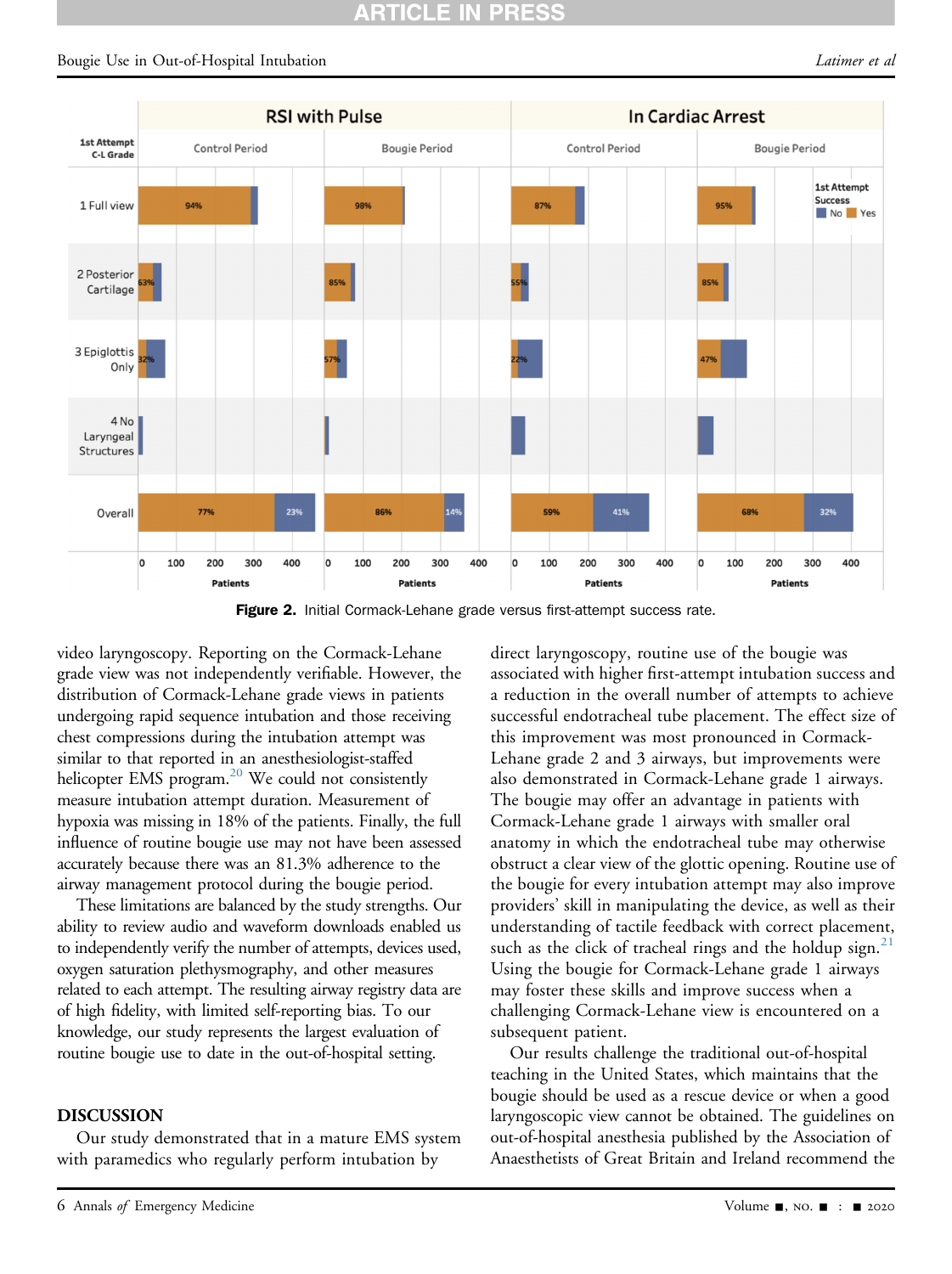#### ARTICLE IN **PRESS**

<span id="page-6-0"></span>

Figure 3. Use of bougie on first attempt compared with number of attempts at laryngoscopy.

routine use of the bougie on all out-of-hospital intubations. $^{22}$  Similarly, routine bougie use is the practice of many out-of-hospital care teams in the United Kingdom and Australasia. $22,23$  $22,23$  Our results support this same

Table 3. Factors associated with first-attempt success: results from logistic regression  $(n=1,572)$ .

|                                               | Odds Ratio (95% CI) |                     |  |
|-----------------------------------------------|---------------------|---------------------|--|
| <b>Variable</b>                               | <b>Unadjusted</b>   | Adjusted $*$        |  |
| Cormack-Lehane grade I<br>view                | 15.2 (10.43-22.43)  | 17.83 (11.71-27.15) |  |
| Bougie period                                 | $1.43(1.21 - 1.82)$ | $2.82(1.96 - 4.01)$ |  |
| Flat position                                 | $2.65(1.88 - 3.75)$ | $1.67(1.08-2.57)$   |  |
| Male sex                                      | $1.37(1.08 - 1.75)$ | $1.21(0.92 - 1.59)$ |  |
| Age per 1-y increase, y                       | $0.99(0.98 - 0.99)$ | $0.99(0.98 - 1.00)$ |  |
| Trauma patient                                | $1.35(0.97 - 1.86)$ | $0.92(0.59 - 1.44)$ |  |
| In cardiac arrest during<br>first ETI attempt | $0.43(0.43 - 0.53)$ | $0.60(0.43 - 0.84)$ |  |

<span id="page-6-2"></span><span id="page-6-1"></span>We used logistic regression to examine the association between first-pass success and important covariates, including Cormack-Lehane grade 1 view (0=no, 1 =yes), flat position (0=no, 1=yes), male sex (0=women, 1=men), age in years, trauma patient (1=yes, 2=no), whether the patient was receiving chest compressions during the first attempt (10=no, 1=yes), and study period (1=standard, 2=bougie). \*Model fit  $P = 80$  by Hosmer-Lemeshow statistic. Standard errors of the regression coefficient were adjusted for potential correlated error caused by repeated measurements for paramedics with the Huber-White sandwich estimator.

approach in a ground-based EMS system with paramedics who regularly perform intubation with direct laryngoscopy.

Potential downsides of bougie use for intubation include prolonging laryngoscopy attempts, resulting in longer apnea time and increasing the rate of hypoxia or hypercarbia. Driver et al $^{13}$  $^{13}$  $^{13}$  demonstrated that routine bougie use in the ED did not change first intubation attempt duration. Our study lacked video recordings, so we could not accurately measure attempt duration. However, during rapid sequence intubation cases, we measured lower rates of hypoxia throughout the intubation process in the bougie period compared with the control period, suggesting the safety of routine use. Another concern about routine bougie use is that the device may expose patients to tracheal, bronchial, and mediastinal injuries from the bougie itself. $24,25$  $24,25$  We did not identify any cases of bougierelated injuries during the 4-year study period.

Our results also highlight the difficulty in obtaining favorable Cormack-Lehane grade views in patients undergoing CPR in the out-of-hospital environment. Greater than 30% of the patients in cardiac arrest who received chest compressions during the intubation attempt in both study groups had Cormack-Lehane grade 3 or 4 views as their initial laryngoscopic view. This is a problem that may be mitigated with video laryngoscopy, which has been associated with more favorable Cormack-Lehane

Volume -, no. - : - 2020 Annals of Emergency Medicine 7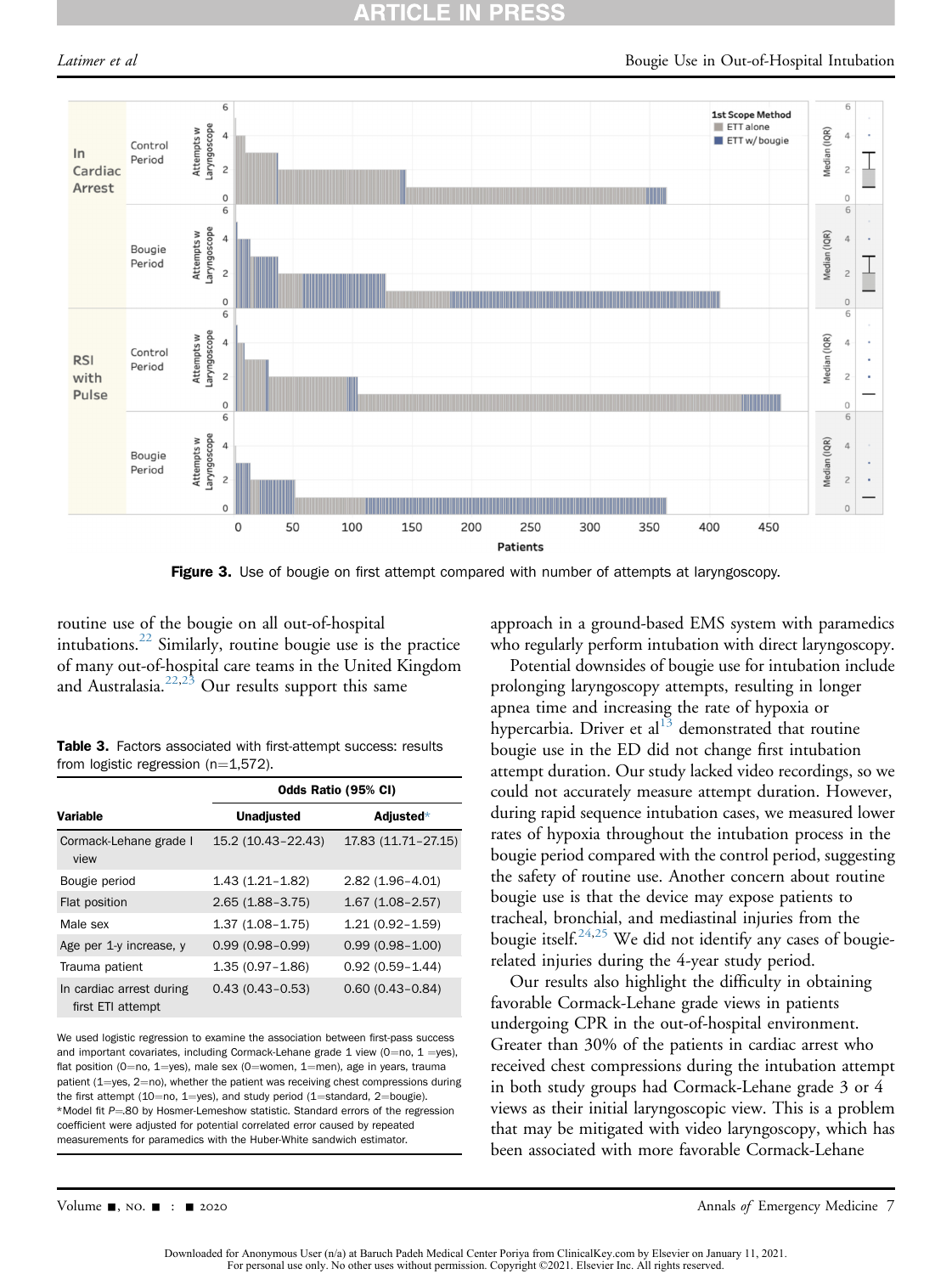#### Bougie Use in Out-of-Hospital Intubation and the set of the set of the set of the latimer et all the set of the set of the set of the set of the set of the set of the set of the set of the set of the set of the set of the

#### <span id="page-7-9"></span>Table 4. Oxygenation and complications.

| <b>Parameter</b>                                                                             | <b>Control Period</b><br>$(n=460)$ | <b>Bougie Period</b><br>$(n=363)$ | Mean %<br><b>Difference</b><br>(95% CI)             |
|----------------------------------------------------------------------------------------------|------------------------------------|-----------------------------------|-----------------------------------------------------|
| Oxygenation,<br>No. $(\%)^*$                                                                 |                                    |                                   |                                                     |
| Maintained Spo <sub>2</sub><br>at $>90\%$                                                    | 227 (49.3)                         | 233 (64.2)                        | 14.8 (8.0 to<br>21.4)                               |
| Hypoxia                                                                                      | 137 (29.8)                         | 69 (19.0)                         | $-10.8$ ( $-16.5$ to<br>$-4.9$                      |
| Unknown                                                                                      | 96 (20.9)                          | 61(16.8)                          | $-4.1$ ( $-9.3$ to<br>(1.4)                         |
| Unrecognized<br>esophageal<br>placement <sup><math>\dagger</math></sup> (%;<br>95% CI)       | 3(0.36; 0 to<br>0.77)              | 2 (0.26; 0 to<br>0.62)            | $-0.1$ ( $-0.8$ to<br>(0.6)                         |
| New cardiac arrest<br>within 10 min <sup><math>\dagger</math></sup><br>$(%; 95% \text{ Cl})$ | 0.97)                              | (1.03)                            | 4 (0.49; 0.01 to 4 (0.52; 0.01 to 0.0 (-0.8 to 0.9) |

<span id="page-7-10"></span>\*The cases included in the control and bougie periods represent patients who were receiving intubation while they had a pulse. This does not include patients who were in cardiac arrest during the intubation attempt.

<span id="page-7-11"></span><sup>†</sup>These percentages are out of all patients included in the study.

grade views in patients receiving CPR in the out-of-hospital environment.<sup>[20](#page-8-6)</sup> More evaluation of this technology in the out-of-hospital setting is needed.

In summary, we found that routine use of the bougie was associated with increased overall first-attempt intubation success and a reduction in the number of attempts required for successful intubation in the out-ofhospital setting when deployed in a mature, paramedicbased EMS system that regularly performs intubation by direct laryngoscopy.

The authors acknowledge the intensive care paramedics of the Seattle Fire Department for their willingness to embrace a change to airway management.

Supervising editor: Gregory W. Hendey, MD. Specific detailed information about possible conflict of interest for individual editors is available at <https://www.annemergmed.com/editors>.

Author affiliations: From the Department of Emergency Medicine (Latimer, Counts, Watase, Sayre) and Department of Health Services (Maynard), University of Washington, Seattle, WA; Seattle Fire Department, Seattle, WA (Latimer, Counts, Sayre); Donald and Barbara Zucker School of Medicine at Hofstra/Northwell, Hempstead, NY (Harrington); and the University of North Dakota College of Medicine, Grand Forks, ND (Ruark).

Author contributions: AJL and MRS conceived and designed the study and implemented the protocol changes and training. AJL,

BH, CRC, KR, and MRS supervised the conduct of the data collection and analyzed the airway data and recordings. CM provided statistical advice on study design and analyzed the data. AJL drafted the article, and all authors contributed substantially to its revision. AJL takes responsibility for the paper as a whole.

All authors attest to meeting the four [ICMJE.org](http://ICMJE.org) authorship criteria: (1) Substantial contributions to the conception or design of the work; or the acquisition, analysis, or interpretation of data for the work; AND (2) Drafting the work or revising it critically for important intellectual content; AND (3) Final approval of the version to be published; AND (4) Agreement to be accountable for all aspects of the work in ensuring that questions related to the accuracy or integrity of any part of the work are appropriately investigated and resolved.

Funding and support: By Annals policy, all authors are required to disclose any and all commercial, financial, and other relationships in any way related to the subject of this article as per ICMJE conflict of interest guidelines (see [www.icmje.org](http://www.icmje.org)). The authors have stated that no such relationships exist. REDCap at the University of Washington Institute of Translational Health Sciences is supported by the National Center for Advancing Translational Sciences of the National Institutes of Health under award UL1 TR002319.

Publication dates: Received for publication April 28, 2020. Revision received September 28, 2020. Accepted for publication October 5, 2020.

Presented at the National Association of EMS Physicians meeting, January, 2020, San Diego, CA.

#### <span id="page-7-0"></span>REFERENCES

- 1. [Wang HE, Cook LJ, Chang C-CHC, et al. Outcomes after out-of-hospital](http://refhub.elsevier.com/S0196-0644(20)31318-4/sref1) [endotracheal intubation errors.](http://refhub.elsevier.com/S0196-0644(20)31318-4/sref1) Resuscitation. 2009;80:50-55.
- <span id="page-7-1"></span>2. [Sakles JC, Chiu S, Mosier J, et al. The importance of](http://refhub.elsevier.com/S0196-0644(20)31318-4/sref2) first pass success [when performing orotracheal intubation in the emergency department.](http://refhub.elsevier.com/S0196-0644(20)31318-4/sref2) [Acad Emerg Med](http://refhub.elsevier.com/S0196-0644(20)31318-4/sref2). 2013;20:71-78.
- <span id="page-7-2"></span>3. [Sunde GA, Heltne J-KK, Lockey D, et al. Airway management by](http://refhub.elsevier.com/S0196-0644(20)31318-4/sref3) [physician-staffed helicopter emergency medical services: a](http://refhub.elsevier.com/S0196-0644(20)31318-4/sref3) [prospective, multicentre, observational study of 2,327 patients.](http://refhub.elsevier.com/S0196-0644(20)31318-4/sref3) Scand [J Trauma Resusc Emerg Med](http://refhub.elsevier.com/S0196-0644(20)31318-4/sref3). 2015;23:57.
- <span id="page-7-3"></span>4. [Lossius HM, Røislien J, Lockey DJ. Patient safety in pre-hospital](http://refhub.elsevier.com/S0196-0644(20)31318-4/sref4) [emergency tracheal intubation: a comprehensive meta-analysis of the](http://refhub.elsevier.com/S0196-0644(20)31318-4/sref4) [intubation success rates of EMS providers.](http://refhub.elsevier.com/S0196-0644(20)31318-4/sref4) Crit Care. 2012;16:R24.
- <span id="page-7-4"></span>5. [Crewdson K, Lockey D, Røislien J, et al. The success of pre-hospital](http://refhub.elsevier.com/S0196-0644(20)31318-4/sref5) [tracheal intubation by different pre-hospital providers: a systematic](http://refhub.elsevier.com/S0196-0644(20)31318-4/sref5) [literature review and meta-analysis.](http://refhub.elsevier.com/S0196-0644(20)31318-4/sref5) Crit Care. 2017;21:31.
- <span id="page-7-5"></span>6. [Wang HE, Schmicker RH, Daya MR, et al. Effect of a strategy of initial](http://refhub.elsevier.com/S0196-0644(20)31318-4/sref6) [laryngeal tube insertion vs endotracheal intubation on 72-hour](http://refhub.elsevier.com/S0196-0644(20)31318-4/sref6) [survival in adults with out-of-hospital cardiac arrest: a randomized](http://refhub.elsevier.com/S0196-0644(20)31318-4/sref6) clinical trial. JAMA[. 2018;320:769-778](http://refhub.elsevier.com/S0196-0644(20)31318-4/sref6).
- <span id="page-7-6"></span>7. [Brown C, Bair A, Pallin D, et al. Techniques, success, and adverse](http://refhub.elsevier.com/S0196-0644(20)31318-4/sref7) [events of emergency department adult intubations.](http://refhub.elsevier.com/S0196-0644(20)31318-4/sref7) Ann Emerg Med. [2015;65:363-370.e1.](http://refhub.elsevier.com/S0196-0644(20)31318-4/sref7)
- <span id="page-7-7"></span>8. [Ångerman S, Kirves H, Nurmi J. A before-and-after observational study](http://refhub.elsevier.com/S0196-0644(20)31318-4/sref8) [of a protocol for use of the C-MAC videolaryngoscope with a Frova](http://refhub.elsevier.com/S0196-0644(20)31318-4/sref8) [introducer in pre-hospital rapid sequence intubation.](http://refhub.elsevier.com/S0196-0644(20)31318-4/sref8) Anaesthesia. [2018;73:348-355](http://refhub.elsevier.com/S0196-0644(20)31318-4/sref8).
- <span id="page-7-8"></span>9. [Lyon RM, Perkins ZB, Chatterjee D, et al. Signi](http://refhub.elsevier.com/S0196-0644(20)31318-4/sref9)ficant modification of [traditional rapid sequence induction improves safety and effectiveness](http://refhub.elsevier.com/S0196-0644(20)31318-4/sref9) [of pre-hospital trauma anaesthesia.](http://refhub.elsevier.com/S0196-0644(20)31318-4/sref9) Crit Care. 2015;19:134.